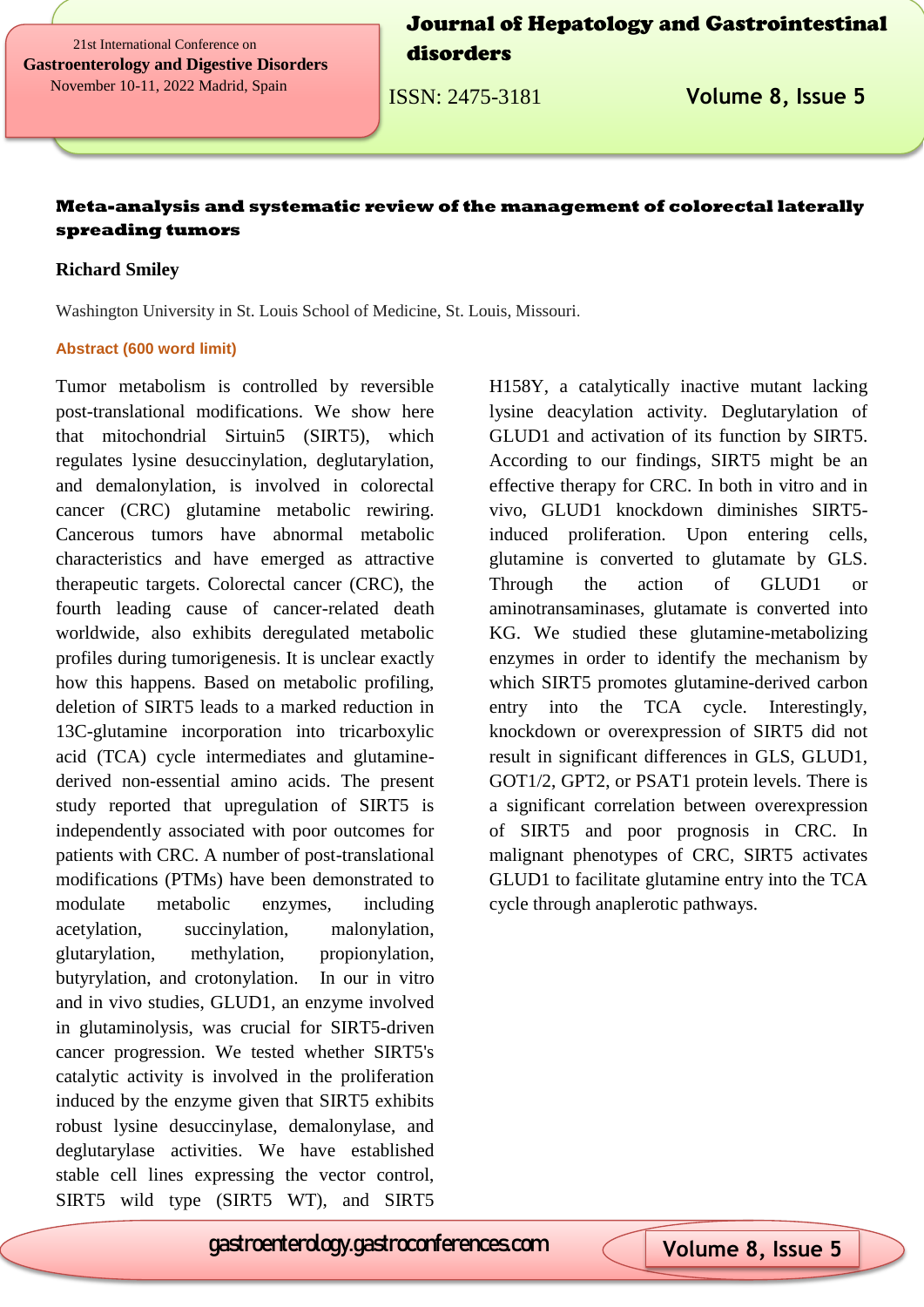21st International Conference on **Gastroenterology and Digestive Disorders** November 10-11, 2022 Madrid, Spain

Journal of Hepatology and Gastrointestinal disorders

ISSN: 2475-3181 **Volume 8, Issue 5**

### **Biography (200 word limit)**

Richard Smiley with a PhD in Gastroenterology. My experience includes managing projects, conducting research, and teaching. Gastroenterology has been a focus of my expertise. In addition, I have contributed to the development of various techniques to treat gastric related complications in both public and private companies. Currently, I am working at Washington University, Missouri. I am studying the role of the Meta-analysis and systematic review of the management of colorectal laterally spreading tumors.

#### **About Research Topic (200 word limit)**

Tumors with altered metabolic characteristics are regarded as hallmarks of cancer and are thus attractive targets for novel therapeutic approaches. Colorectal cancer (CRC) shows deregulated metabolic profiles during tumorigenesis as well as being the third most commonly diagnosed malignancy worldwide. The precise mechanism remains unknown. In the present study, we found that upregulation of SIRT5 independently correlated with poor outcomes in patients with CRC. As a result of the integration of high-throughput gas chromatography mass spectrometry (GC-MS) screening and 13C-based metabolic flux assay, we identified glutaminedependent anaplerosis into the tricarboxylic acid (TCA) cycle as the major metabolic pathway regulated by SIRT5 in CRC cells. The PTM of lysine glutarylation is evolutionarily conserved and enriched in diverse metabolic enzymes. Unfortunately, how lysine deglutarylation affects cancer metabolism remains poorly understood. As a result of an interaction between SIRT5 and GLUD1, we detected deglutarylation of K545, which activated GLUD1 in CRC. ADP-ribosylation45 and acetylation44 have also been implicated in regulating GLUD1 function in cells. Due to its negatively charged nature and its large size, glutarylation may have a more profound impact on protein structure and function than other modifications.

#### **About Institution (200 word limit)**

Washington University in St. Louis (WashU, or WUSTL) is a private research university in Greater St. Louis with its main campus (Danforth) mostly in unincorporated St. Louis County, Missouri, and Clayton, Missouri. It also has a West Campus in Clayton, North Campus in the West End neighborhood of St. Louis, and Medical Campus in the Central West End neighborhood of St. Louis. Founded in 1853 and named after George Washington, the university has students and faculty from all 50 U.S. states and more than 120 countries. Washington University composed of seven graduate and undergraduate schools that encompass a broad range of academic fields. To prevent confusion over its location, the Board of Trustees added the phrase "in St. Louis" in 1976. Washington University is a member of the Association of American Universities and is classified among "R1: Doctoral Universities – Very high research activity".



# gastroenterology.gastroconferences.com **Volume 8, Issue 5**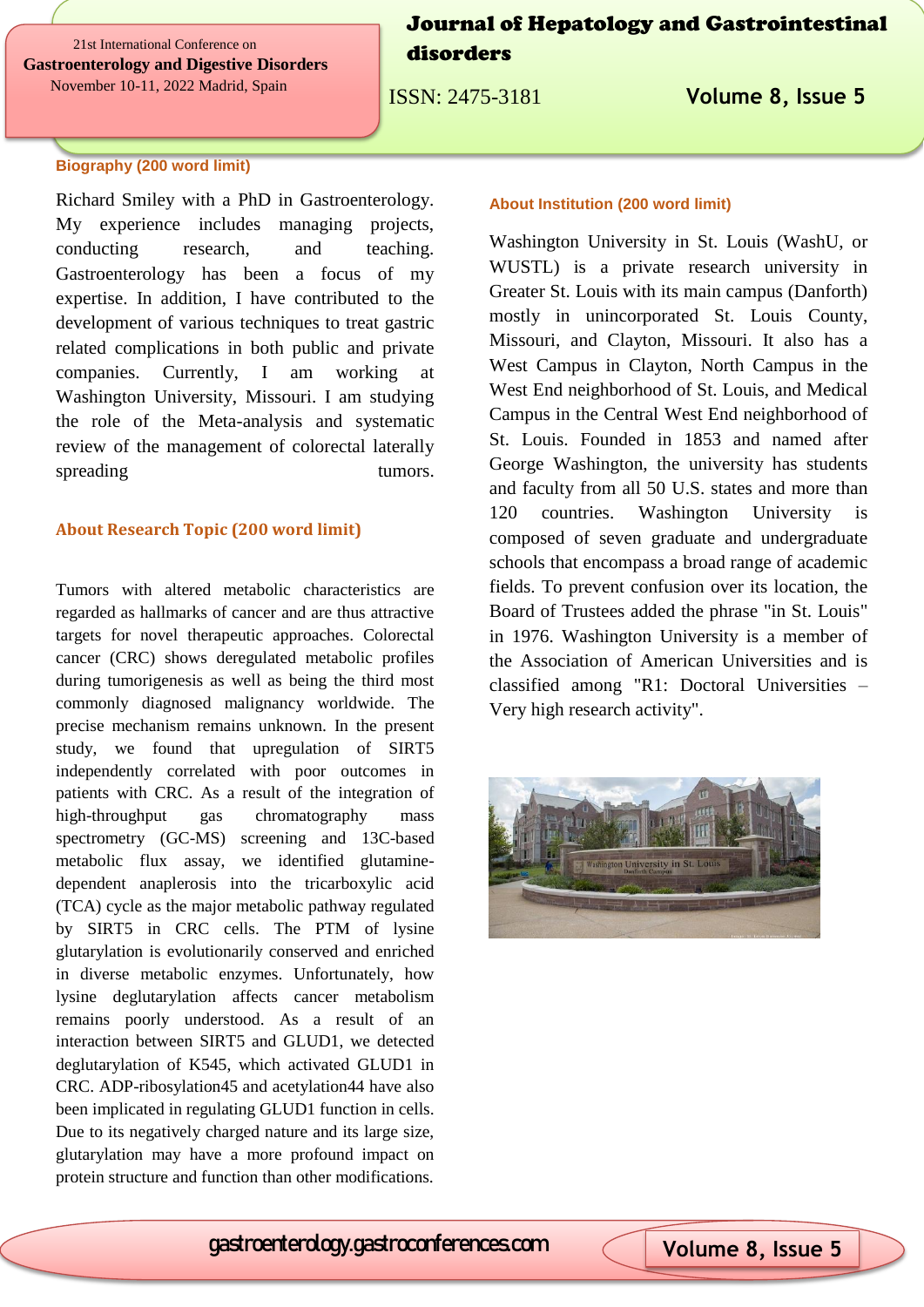#### disorders

**References (Minimum 15)** 

- 1. [Gross MI, et al. Antitumor activity of the glutaminase inhibitor CB-839 in triple-negative breast](https://www.longdom.org/hepatology-gastrointestinal-disorders/archive.html)  cancer. *Mol. Cancer Ther.* 2014;13:890–901. doi: [10.1158/1535-7163.MCT-13-0870.](https://www.longdom.org/hepatology-gastrointestinal-disorders/archive.html)
- 2. Korangath [P, et al. Targeting glutamine metabolism in breast cancer with aminooxyacetate.](https://www.longdom.org/hepatology-gastrointestinal-disorders/archive.html) *Clin. Cancer Res.* 2015;21:3263–3273. doi: [10.1158/1078-0432.CCR-14-1200.](https://www.longdom.org/hepatology-gastrointestinal-disorders/archive.html)
- 3. Jacque N, et al. Targeting glutaminolysis has antileukemic activity in acute myeloid leukemia and synergizes with BCL-2 inhibition. *Blood.* 2015;126:1346–1356. doi: 10.1182/blood-2015-01-621870.
- 4. Elgogary A, et al. Combination therapy with BPTES nanoparticles and metformin targets the metabolic heterogeneity of pancreatic cancer. *Proc. Natl Acad. Sci. USA.* 2016;113:E5328–E5336. doi: 10.1073/pnas.1611406113.
- 5. Papanicolaou KN, O'Rourke B, Foster DB. Metabolism leaves its mark on the powerhouse: recent progress in post-translational modifications of lysine in mitochondria. *Front. Physiol.* 2014;5:301. doi: 10.3389/fphys.2014.00301.
- 6. Zhao S, et al. Regulation of cellular metabolism by protein lysine acetylation. *Science.* 2010;327:1000–1004. doi: 10.1126/science.1179689.
- 7. [Du J, et al. Sirt5 is a NAD-dependent protein lysine demalonylase and desuccinylase. *Science.* 2011;334:806–809. doi: 10.1126/science.1207861.
- 8. Rardin MJ, et al. SIRT5 regulates the mitochondrial lysine succinylome and metabolic networks. *Cell Metab.* 2013;18:920–933. doi: 10.1016/j.cmet.2013.11.013.
- 9. Park J, et al. SIRT5-mediated lysine desuccinylation impacts diverse metabolic pathways. *Mol. Cell.* 2013;50:919–930. doi: 10.1016/j.molcel.2013.06.001.
- 10. Nishida Y, et al. SIRT5 regulates both cytosolic and mitochondrial protein malonylation with glycolysis as a major target. *Mol. Cell.* 2015;59:321–332. doi: 10.1016/j.molcel.2015.05.022.
- 11. Tan M, et al. Lysine glutarylation is a protein posttranslational modification regulated by SIRT5. *Cell Metab.* 2014;19:605–617. doi: 10.1016/j.cmet.2014.03.014.
- 12. Sabari BR, Zhang D, Allis CD, Zhao Y. Metabolic regulation of gene expression through histone acylations. *Nat. Rev. Mol. Cell. Biol.* 2017;18:90–101. doi: 10.1038/nrm.2016.140.
- 13. Zhou L, et al. SIRT5 promotes IDH2 desuccinylation and G6PD deglutarylation to enhance cellular antioxidant defense. *EMBO Rep.* 2016;17:811–822. doi: 10.15252/embr.201541643.
- 14. Xia J, Sinelnikov IV, Han B, Wishart D. S.MetaboAnalyst 3.0—making metabolomics more meaningful. *Nucleic Acids Res.* 2015;43:W251–W257. doi: 10.1093/nar/gkv380.
- 15. DeBerardinis RJ, et al. Beyond aerobic glycolysis: transformed cells can engage in glutamine metabolism that exceeds the requirement for protein and nucleotide synthesis. *Proc. Natl Acad. Sci. USA.* 2007;104:19345–19350. doi: 10.1073/pnas.0709747104.